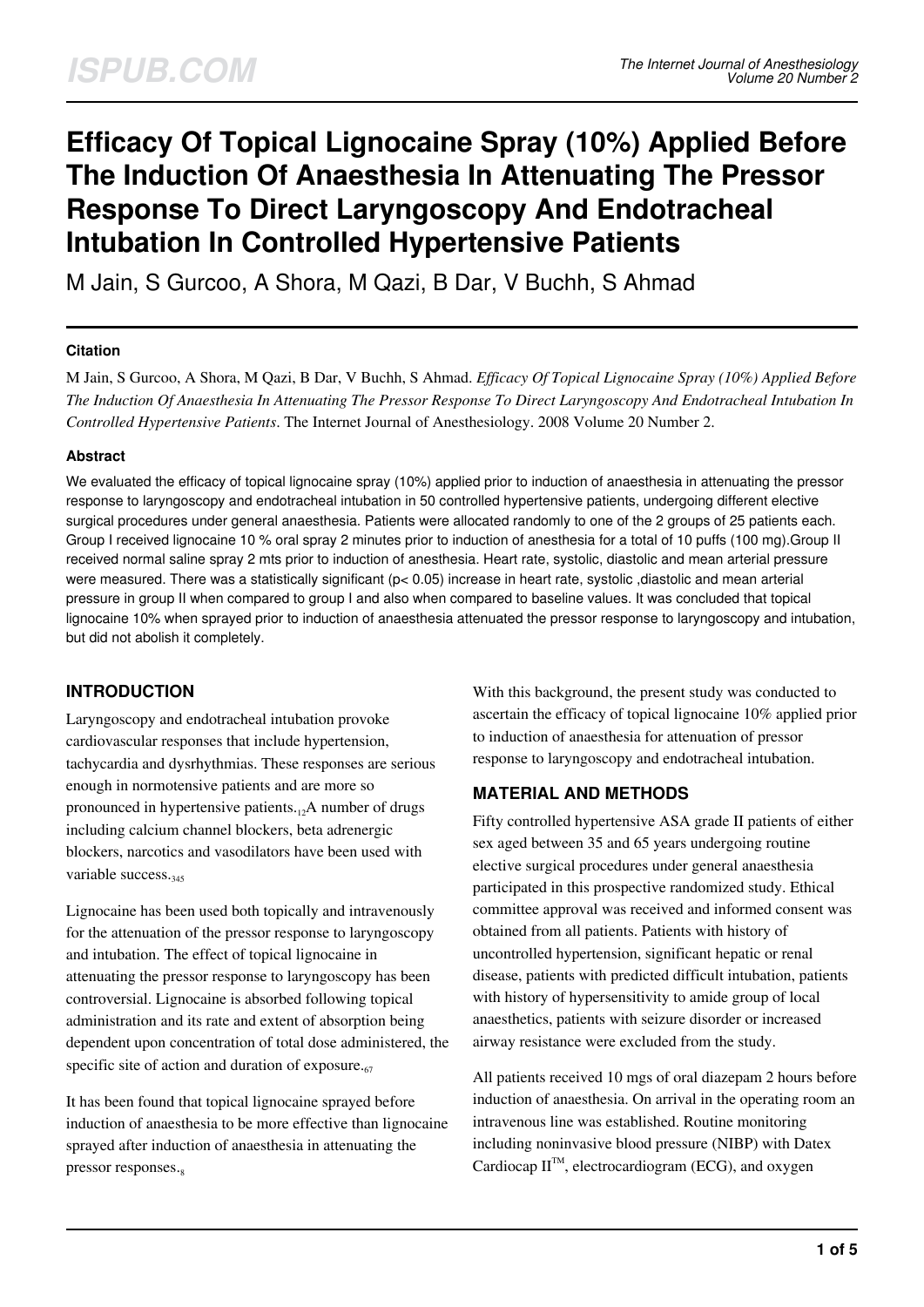saturation  $(SPO<sub>2</sub>)$  was performed. Baseline values of heart rate, systolic blood pressure(SBP),diastolic blood pressure(DBP) and mean arterial pressure(MAP) were measured(in mmHg) before spraying lignocaine(10%).

Patients were randomly assigned one of 2 groups each comprising 25 patients. Group I received lignocaine 10% (LOX Topical spray, Neon Labs) spray 2 minutes before induction of anaesthesia. Group II received normal saline spray prior to induction of anaesthesia and served as control. Patients received oropharyngeal 10% lignocaine spray using a pump metered spray in the dose of 1.5mg/kg up to a maximum of 100 mgs in sitting position during inspiration. Lignocaine 10% oral spray was applied as single spray bilaterally to the soft palate, posterior oropharyngeal wall, palatopharnygeal arch and base of tongue, as well as 2 sprays to the vallecular region using a disposable spray cannula (for ten sprays in total).After a period of 2 minutes, patients were induced with sodium thiopentone 5 mg/kg followed by atracurium 0.6mg/kg to facilitate endotracheal intubation. Morphine 0.1mg/kg was given as analgesic. Two minutes after induction, direct laryngoscopy with a standard Macintosh Laryngoscope blade was performed which was followed by endotracheal intubation. Anaesthesia was maintained with 65% N2O in O2 and 0.5-1% halothane. Heart rate, Systolic blood pressure, diastolic blood pressure and mean arterial blood pressure were noted at baseline, after induction, immediately after laryngoscopy and intubation, after 1mt,2mts,3mts and 5mts following laryngoscopy and intubation. During the study period no surgical stimulus was allowed. At the end of study, the results were subjected to statistical analysis using students paired and unpaired't' test, more ever ANOVA was used for overall differences. Any p-value less than 0.05 were taken as statistically significant. The analysis of data was performed on statistical package for social sciences (SPSS) version 5.00, Chicago, USA for windows.

# **RESULTS**

There was no statistically significant difference in the physical characteristics of the two groups (Table 1)

## **Figure 1**

Table 1: Physical characteristics (mean+SD) of Group I and Group II

| <b>Physical</b> | <b>Group I</b> | <b>Group II</b> | <b>Statistical</b>                    |
|-----------------|----------------|-----------------|---------------------------------------|
| characteristics | $(n=25)$       | $(n=25)$        | significance                          |
| Age             |                |                 | $P = 0.997$                           |
| (years)         | $47.20 + 7.3$  | $46.96 + 8.2$   | (insignificant)                       |
| Sex             |                |                 | $X^2 = 0.962$                         |
| (M/F)           | 10 M/15 F      | 12 M/13 F       | $P = 0.811$<br><i>(insignificant)</i> |

In group I, there was a significant rise in heart rate as compared to baseline values ( $p<0.05$ ), which was maximal immediately after laryngoscopy and intubation (20.1%).After 5 minutes of intubation, heart rate returned to near normal values(p>0.05)(table 2). After intubation there was a statistically significant rise in systolic, diastolic and mean arterial blood pressure as compared to baseline values which was maximal immediately after laryngoscopy and intubation( $p<0.05$ ).

In group II,there was a statistically significant rise in heart rate as compared to baseline values which was maximal immediately after laryngoscopy and intubation(35.6%), and the rise in heart rate remained significant( $p<0.05$ ) throughout the study period.

# **Figure 2**

Table 2: Mean change in heart rate at various intervals between 2 groups

|                 |                 | <b>Heart Rate (beats/mt)</b><br>Mean + SD |                                                   |                                 |                   |                             |                            |
|-----------------|-----------------|-------------------------------------------|---------------------------------------------------|---------------------------------|-------------------|-----------------------------|----------------------------|
| <b>Groups</b>   | <b>Baseline</b> | After<br>induction                        | After<br>Laryngoscopy<br>and<br><b>Intubation</b> | after<br>1 <sub>mt</sub><br>L&I | 2mts after<br>L&I | <b>3mts</b><br>after<br>L&I | <b>Smts</b><br>after<br>เผ |
| Group I         | 85.9+12.4       | 85.7+12.1                                 | $103.2 + 9.6$                                     | $100.2 + 9.3$                   | 95.4+7.3          | $91.3 + 5.9$                | 88.1+4.8                   |
| <b>Group II</b> | 87.0+11.3       |                                           | 87.3+11.2 118.0+14.2                              | 113.6+14.1                      | 106.7+11.5        | 99.3+9.8                    | $95.2 + 7.8$               |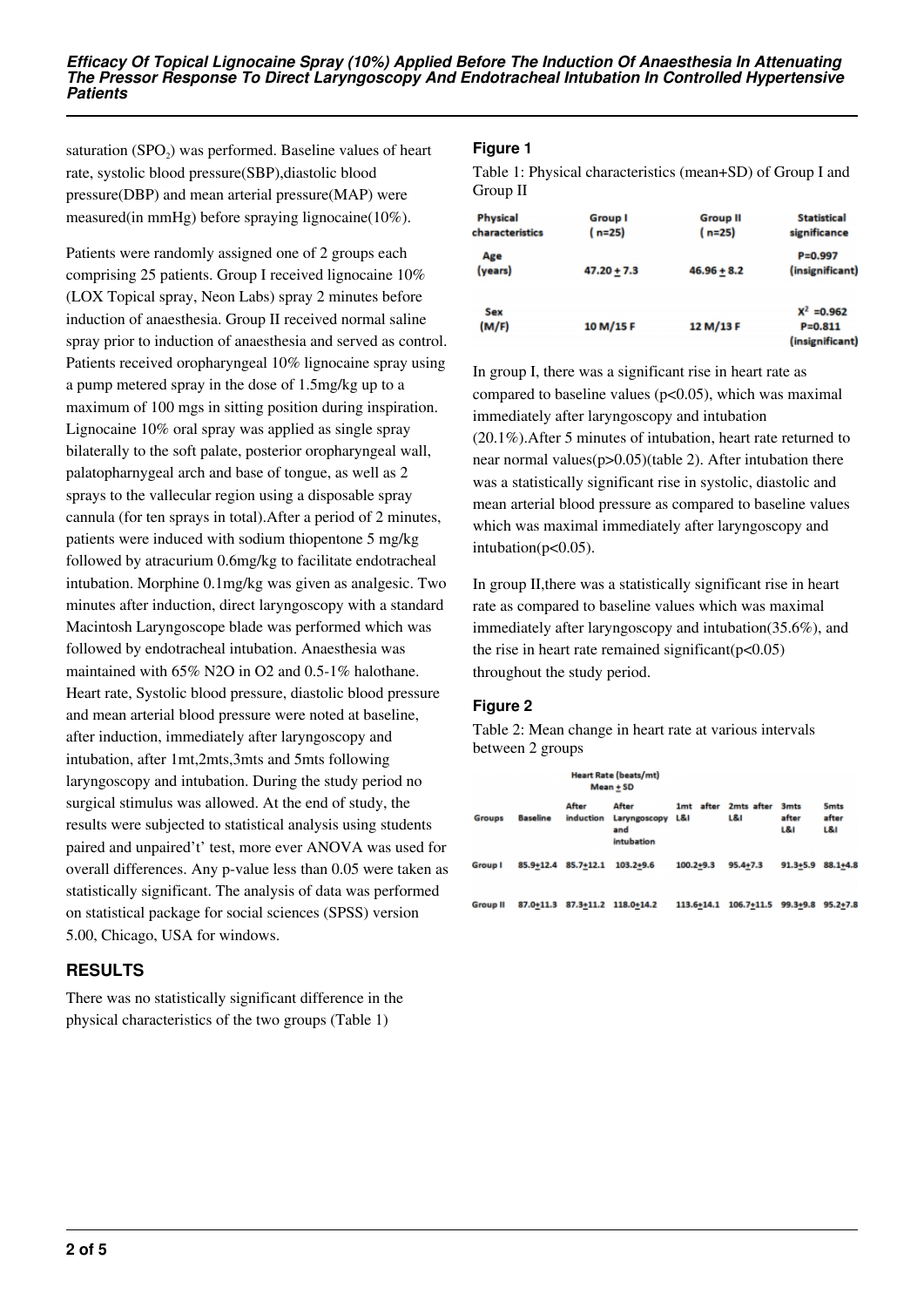## **Figure 3**

Figure 1: Heart rate changes at various time intervals between 2 groups



After intubation there was a statistically significant rise in systolic, diastolic and mean arterial blood pressure as compared to baseline values, which was maximum after laryngoscopy and intubation (p<0.05)(table-2).When group I was compared with group II, immediately after laryngoscopy and intubation there was a statistically significant  $(p<0.05)$ rise in systolic, diastolic and mean arterial pressure in group I. Similarly there was statistically highly significant (p<0.001) rise in systolic, diastolic and mean arterial pressure in group II when compared with group I and difference remained significant throughout the study period.(table-3)

## **Figure 4**

Table 3: Mean change in systolic, diastolic and mean arterial pressure (mmHg) between the 2 groups.

|                    |                                      | Mean + SD    |                                                                                                                                                                                                                                                                                                                                        |                     |             |
|--------------------|--------------------------------------|--------------|----------------------------------------------------------------------------------------------------------------------------------------------------------------------------------------------------------------------------------------------------------------------------------------------------------------------------------------|---------------------|-------------|
| Variable<br>Groups |                                      | <b>After</b> | <b>After</b> and the state of the state of the state of the state of the state of the state of the state of the state of the state of the state of the state of the state of the state of the state of the state of the state of th<br>& Baseline induction Laryngoscopy L&I after L&I after L&I after L&I<br>and<br><b>Intubation</b> | 1mt after 2mts 3mts | <b>5mts</b> |
|                    | <b>Systolic Blood pressure(mmHg)</b> |              |                                                                                                                                                                                                                                                                                                                                        |                     |             |
|                    |                                      |              | Group   126.9+9.5 126.7+9.4 141.7+6.9 138.6+6.7 135.8+6.3 132.7+6.0 131.2+6.3                                                                                                                                                                                                                                                          |                     |             |
|                    |                                      |              | Group II 128.2+7.1 128.3+6.8 161.2+5.7 155.4+5.6 149.6+5.6 144.9+5.1 140.8+6.4                                                                                                                                                                                                                                                         |                     |             |
|                    | Diastolic blood pressure(mmHg)       |              |                                                                                                                                                                                                                                                                                                                                        |                     |             |
|                    |                                      |              | Group   80.7+8.0 80.8+7.8 92.7+7.9 90.5+7.6 87.0+7.7 84.7+7.3 82.3+7.1                                                                                                                                                                                                                                                                 |                     |             |
|                    |                                      |              | Group II 81.8+6.7 81.8+6.7 105.3+6.1 100.6+4.7 96.3+4.9 91.9+5.0 87.8+4.9                                                                                                                                                                                                                                                              |                     |             |
|                    | Mean arterial pressure(mmHg)         |              |                                                                                                                                                                                                                                                                                                                                        |                     |             |
|                    |                                      |              | Group   96.1+7.3 96.1+7.2 109.2+6.4* 106.5+6.3 103.3+6.3 100.7+5.9 98.6+5.7                                                                                                                                                                                                                                                            |                     |             |
|                    |                                      |              | Group II 97.2+5.6 97.3+5.5 123.9+5.3** 118.9+4.0 114.0+4.2 109.6+4.0 105.5+4.0                                                                                                                                                                                                                                                         |                     |             |
|                    | <b>DICOUCCION</b>                    |              |                                                                                                                                                                                                                                                                                                                                        |                     |             |

## **DISCUSSION**

The precise mechanism which leads to hemodynamic

changes to laryngoscopy and intubation is not known but it probably involves intense sympathetic discharge caused by stimulation of epipharynx and laryngopharynx<sub>9</sub>. This suggests that direct laryngoscopy is the major stimulus for pressor responses, with an additional stimulus caused by tracheal intubation<sub>10</sub>.In addition the longer the duration of laryngoscopy, the greater is the pressor response $_{11}$ .

Our results show that topical lignocaine significantly attenuates the rise in heart rate when compared with baseline as well as control group. Similarly systolic pressure, diastolic pressure and mean arterial pressure in group I (study group) when compared with baseline and control group showed a highly significant (p<0.001) rise after direct laryngoscopy and intubation. Topical lignocaine did not completely abolish the rise in heart rate or systolic, diastolic and mean arterial blood pressure but only attenuated it when compared with the control or baseline levels. Several studies have examined the efficacy of topical lignocaine for attenuation of cardiovascular response to endotracheal intubation. Delinger etal showed that a single spray with lignocaine attenuated the hypertensive response to endotracheal intubation when compared to saline tracheal spray<sub>12</sub>. Others showed that application of topical anesthesia to upper airway failed to prevent the pressor responses to endotracheal intubation $_{813}$ . Takita etal suggested that differing intervals between tracheal lignocaine and endotracheal intubation probably caused the inconsistent conclusion reported in other investigations and showed that endotracheal intubation performed two minutes after tracheal lignocaine attenuated the cardiovascular responses to endotracheal intubation $_{14}$ . Hamill etal compared topical lignocaine with I.V. Lignocaine. In the topical group, after induction of anesthesia they performed laryngoscopy to spray the orolarynx. Two minutes later, they performed another laryngoscopy for endotracheal intubation while as in other group they performed only one laryngoscopy and hence noxious stimuli were given twice in topical group. Thus the results obtained were erroneous $_{13}$ . Similarly laryngoscopy was performed twice by Mostafa etal in one of his study group and thus results could not be interpreted correctly<sub>8</sub>.

In our study, we had applied lignocaine spray before the induction of anesthesia and we performed laryngoscopy only once in both the groups. Moreover, our procedure was simple to perform because we sprayed lignocaine before the induction of anesthesia and hence only one laryngoscopy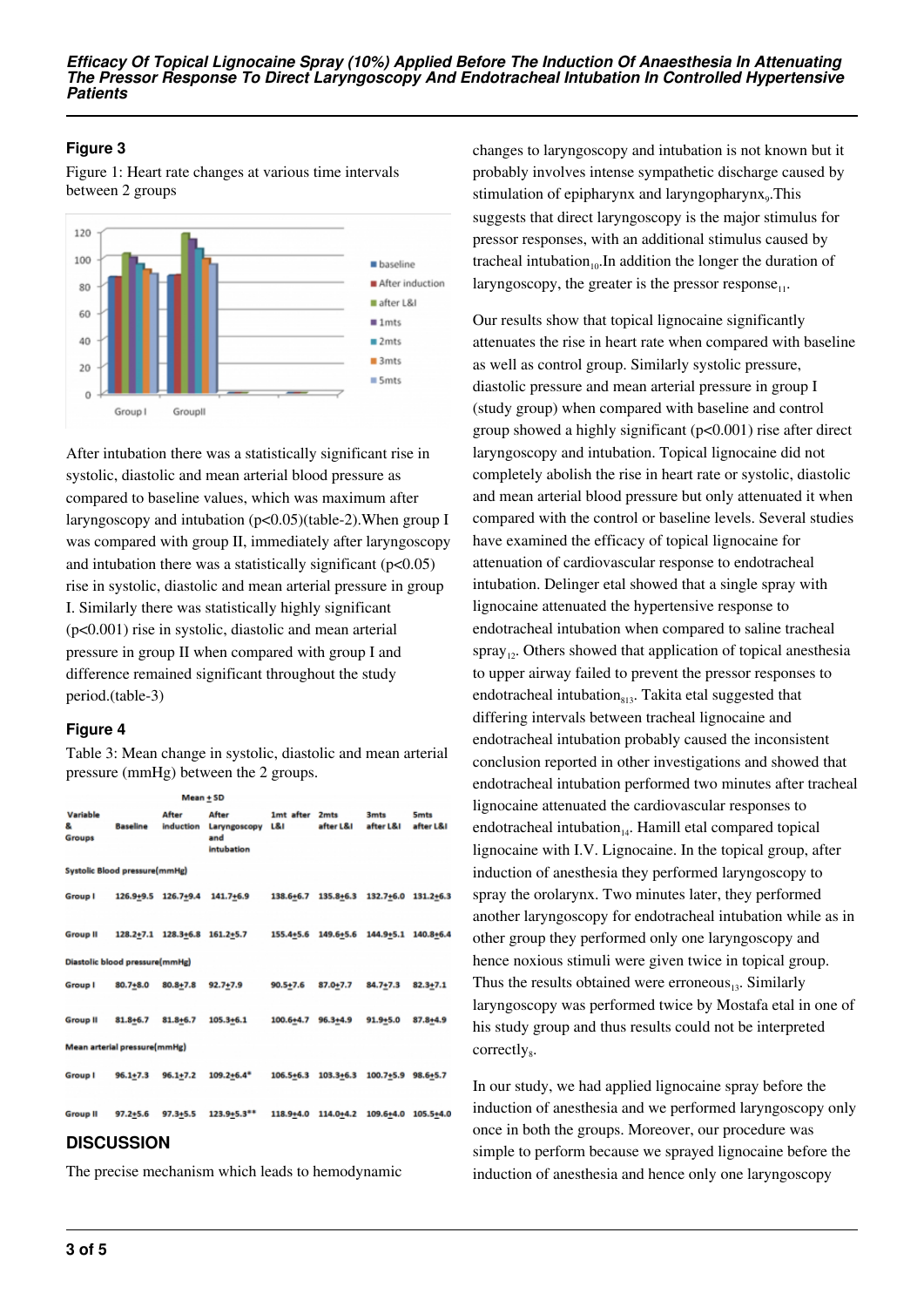was needed compared to other studies which were more laborious because of necessity of two laryngoscopies. The draw back we encountered during our study was that topical lignocaine was bitter in taste and provoked cough reflex in few patients. This can be decreased by swish and gargle with viscous lignocaine prior to spray as performed by Sitzman etal<sub>15</sub>. Regarding dose of lignocaine spray,  $2\%$  to  $10\%$  sprays have been given. Keeping in view studies of Mostafa, Derbyshire, Sitzman and Scott etal and the safe plasma lignocaine levels, our method of using 10 puffs of 10% lignocaine (100 mgs) was effective in attenuating the pressor response to laryngoscopy and intubation. In our study none of the patients developed hypotension because of various drug combinations used.

We conclude that topical lignocaine (10%) is an effective method for attenuating but not abolishing the pressor response to laryngoscopy and intubation without producing an increased risk of hypotension.

# **CORRESPONDENCE TO**

Dr.Asaf Nazir Shora Senior Resident Deptt. Of Anaesthesiology & Critical Care Sher-i-Kashmir Institute Of Medical Sciences, Soura, Srinagar J&K, India. Pin code: 190011 E mail: asaf 488@yahoo.com

## **References**

1. Pyrs-Roberts C, Foex P, Biro GP, Roberts JG. Studies of Anesthesia in relation to hypertension V. Adrenergic beta receptor blockade. BJA 1973;45:671-81

2. Fox EJ, Garr SS, Hill CH. Complications related to presser response of endotracheal intubation. Anesthesiology 1977;47:524-25

3. Fujii Y,Saiton Y, Takahashi S,Tooyooka H. Diltiazem-Lidocaine combination for the attenuation of cardiovascular responses to tracheal intubation in hypersensitive patients.CJA 1998;45:933-7

4. Korpinen R, Saamivaara L, Siren K, Sama S. Modification of the hemodynamic responses to induction of anesthesia and tracheal intubation with alfentanil, esmolol and their combination.CJA 1995;42:298-304 5. Stoelting RK. Attenuation of blood Pressure response to laryngoscopy and tracheal intubation with sodium nitroprusside.Anaesthesia and Analgesia 1978;57:197-199 6. Daelim Jee, So Young Park, etal. Lidocaine sprayed down the endotracheal tube attenuates the airway-circulatory reflexes by local anaesthesia during emergence and extubation. Anaesthesia and Analgesia 2003;96:293-297 7. Yukioka H,Yoshimoto N,Nishimura K,Fujimori M. Intravenous Lidocaine as a suppressant of coughing during tracheal intubation. Anaesthesia and Analgesia 1985;64(12):1189-92.

8. Mostafa SM, Murthy BVS, Barrett PJ, McHugh P. Comparison of the effects of topical Lignocaine spray applied before or after induction of anaesthesia on pressor response to direct laryngoscopy and intubation. Europ.J.Anaesthesiology 1999;16:7-10

9. Russell WJ,Morris RG,Frewin B,Drew SE. Changes in plasma catecholamine concentration during endotracheal intubation.BJA 1981;53:837

10. Derbyshire PR, Smith G, Achola KJ. Effects of topical Lignocaine on sympathoadrenal response to tracheal intubation.BJA 1987; 59:300-304

11. Stoelting RK. Circulatory changes during direct laryngoscopy and tracheal intubation; Influence of duration of laryngoscopy with or without prior Lidocaine. BJA 1987; 59:295-299

12. Delinger JK, Ellison N,Ominsky AJ. Effects of intrathecal Lidocaine on circulatory response to tracheal intubation. Anaesthesiology 1974:41:409-412

13. Hamill JF,Bedford RF,Weaver DC. Lidocaine before endotracheal intubation: Intravenous or Laryngotracheal. Anaesthesiology 1981; 55:578-81

14. Takita K, Morimoto Y,Kemmotsu O. Tracheal Lidocaine attenuates the cardiovascular response to endotracheal intubation. CJA 2001:48(8):732-6

15. Sitzman,B Todd, Rich, George F, Rockwell, Jeffrey J,Leisure, Georges. Are glossopharyngeal nerve blocks superior? Anaesthesiology; 1997; 86(1):34-40